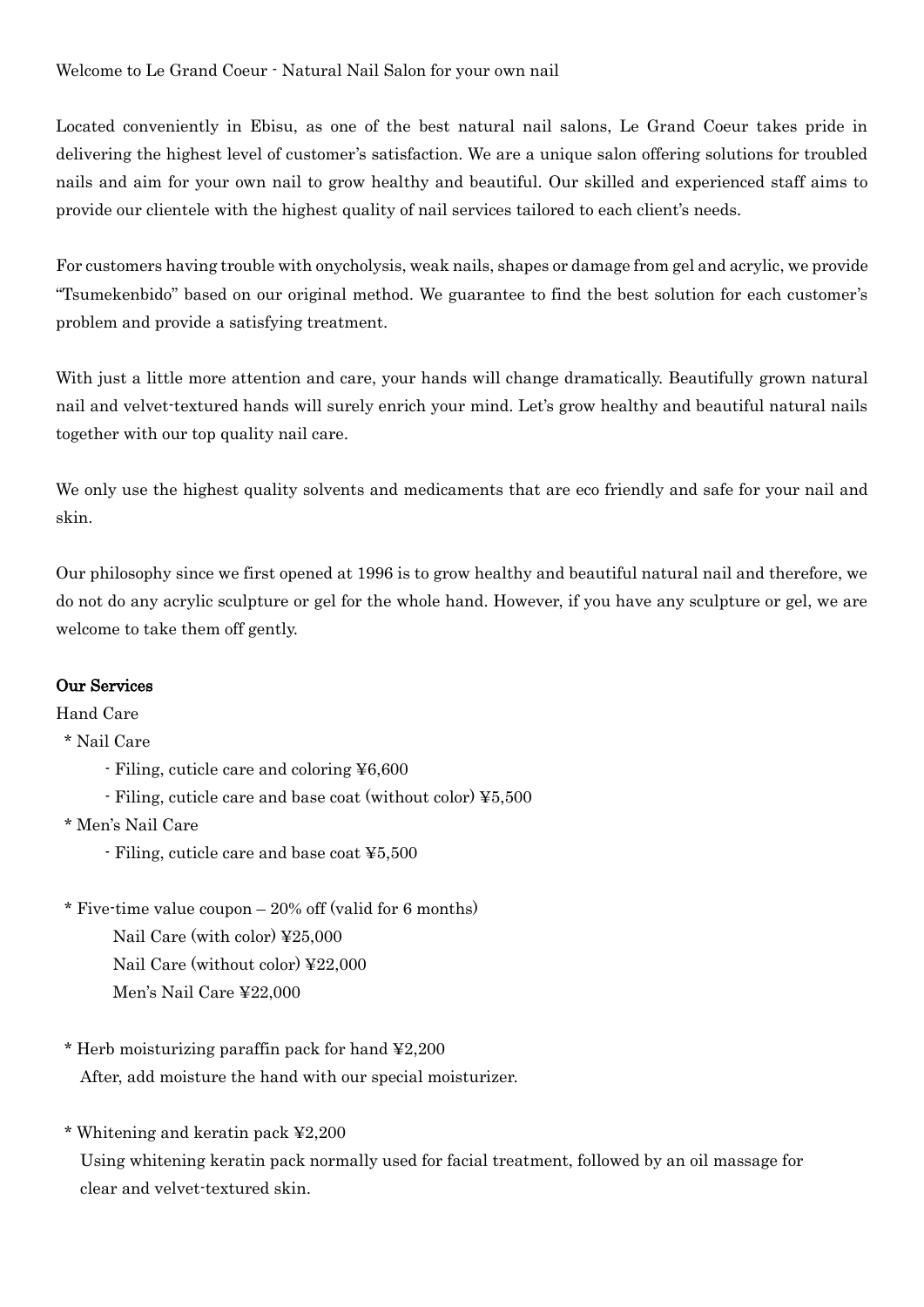#### Foot care

- \* Pedicure Footbath, filing, cuticle care, keratin care and coloring ¥11,000 Set price (with hand care) for salon member ¥9,500
- \* Extra Pedicure (for members and non-members) Extra I (coloring course) -Footbath, filing, cuticle care and coloring ¥8,800 Extra II (paraffin treatment course) -Foot bath, keratin treatment, herbal moisture & paraffin pack
- \* Ingrown Nail Correction B/S Plate Single care ¥6,000 per sheet / ¥10,000 per pair
- \* Ingrown Nail Correction B/S Plate 5 times ticket (valid for one year) ¥25,000 10 times ticket (valid for two years) ¥45,000
- \* Optional Services Super keratin repair ¥2,200
	- Foot herbal moisturizing paraffin pack (for the whole sole)  $\text{\textless}2,200$
	- Set of Hand Nail Care & Pedicure Care ¥16,000
- \* Hand pack or Feet pack value coupon (valid for 6 months) 5 tickets: ¥9,900 / 10 tickets: ¥18,000
- \* Nail Art Gradation ¥3,300~ French ¥5,500 $\sim$ Marble (per nail)  $\yen 1,200~$ 
	- -All prices are tax inclusive
	- -Credit cards accepted: VISA, Master, AMEX, JCB
	- -QR cord payment: PayPay